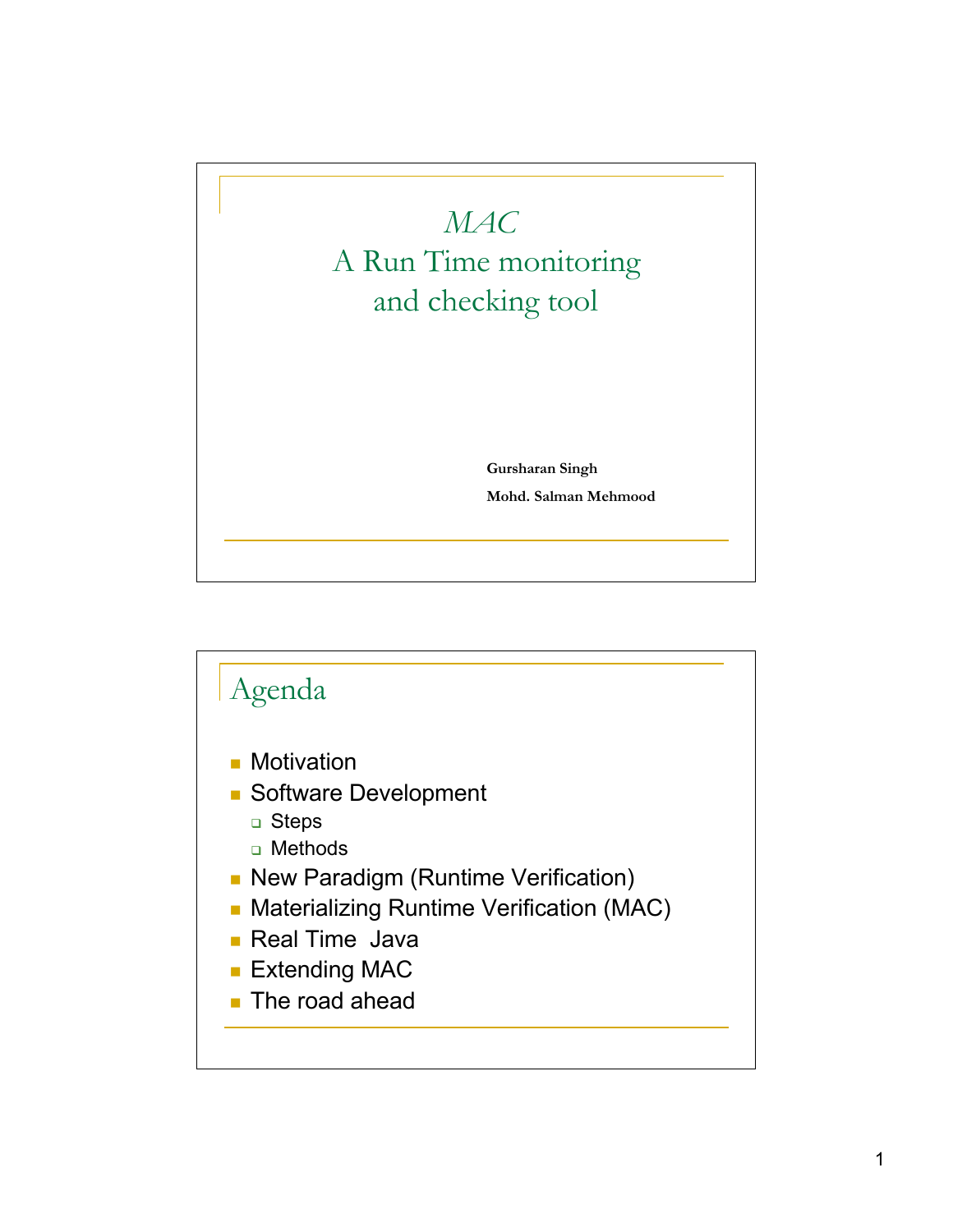

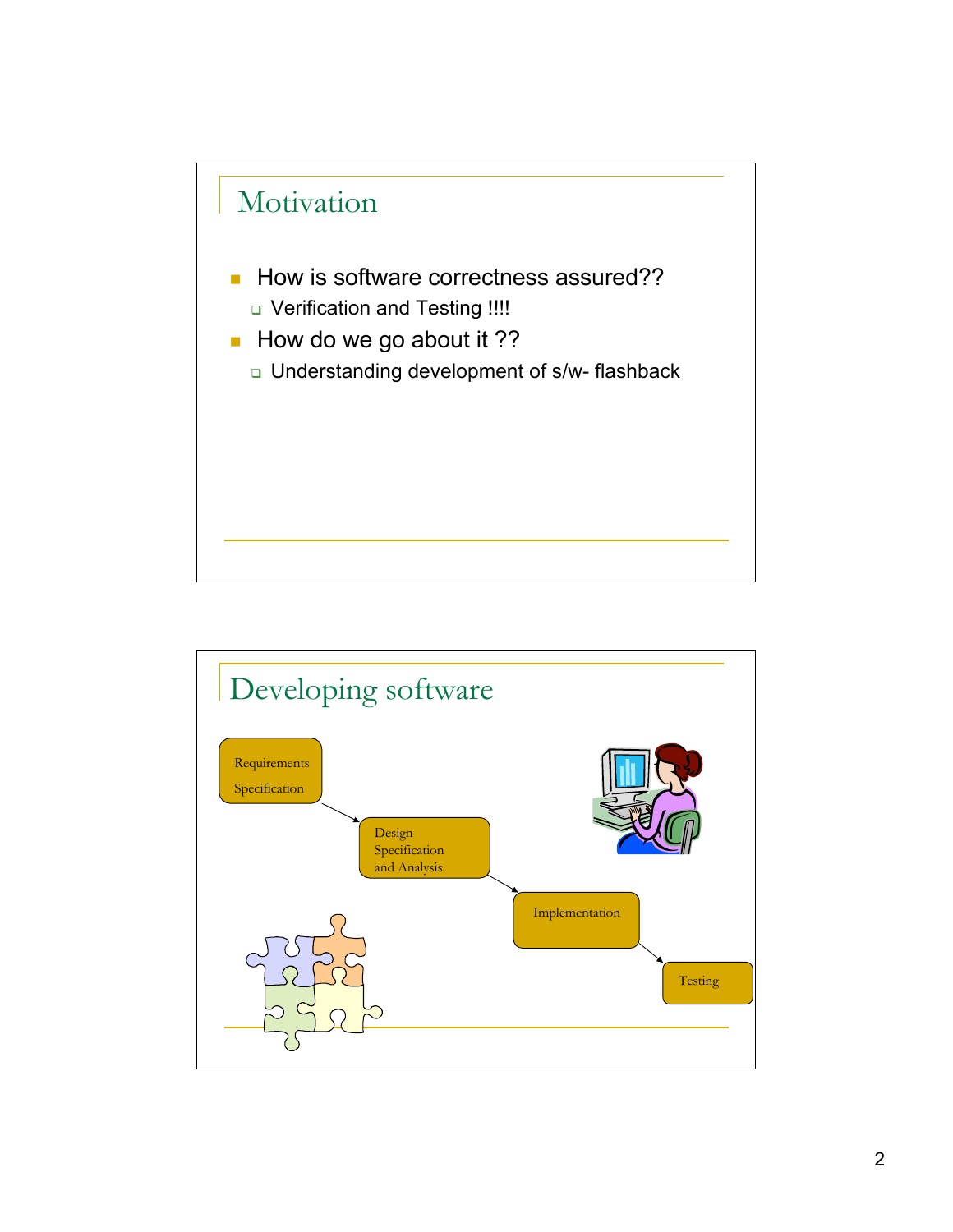

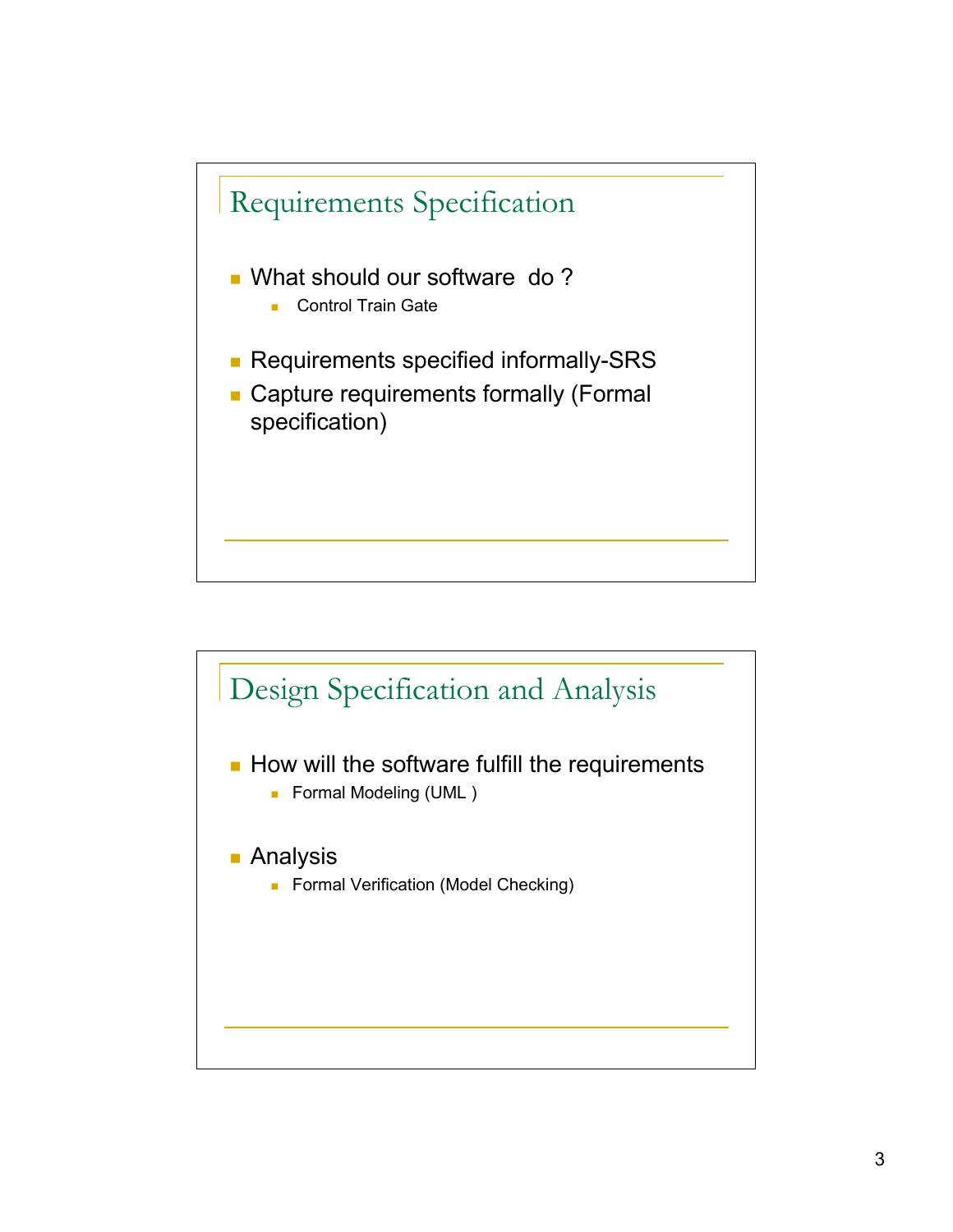

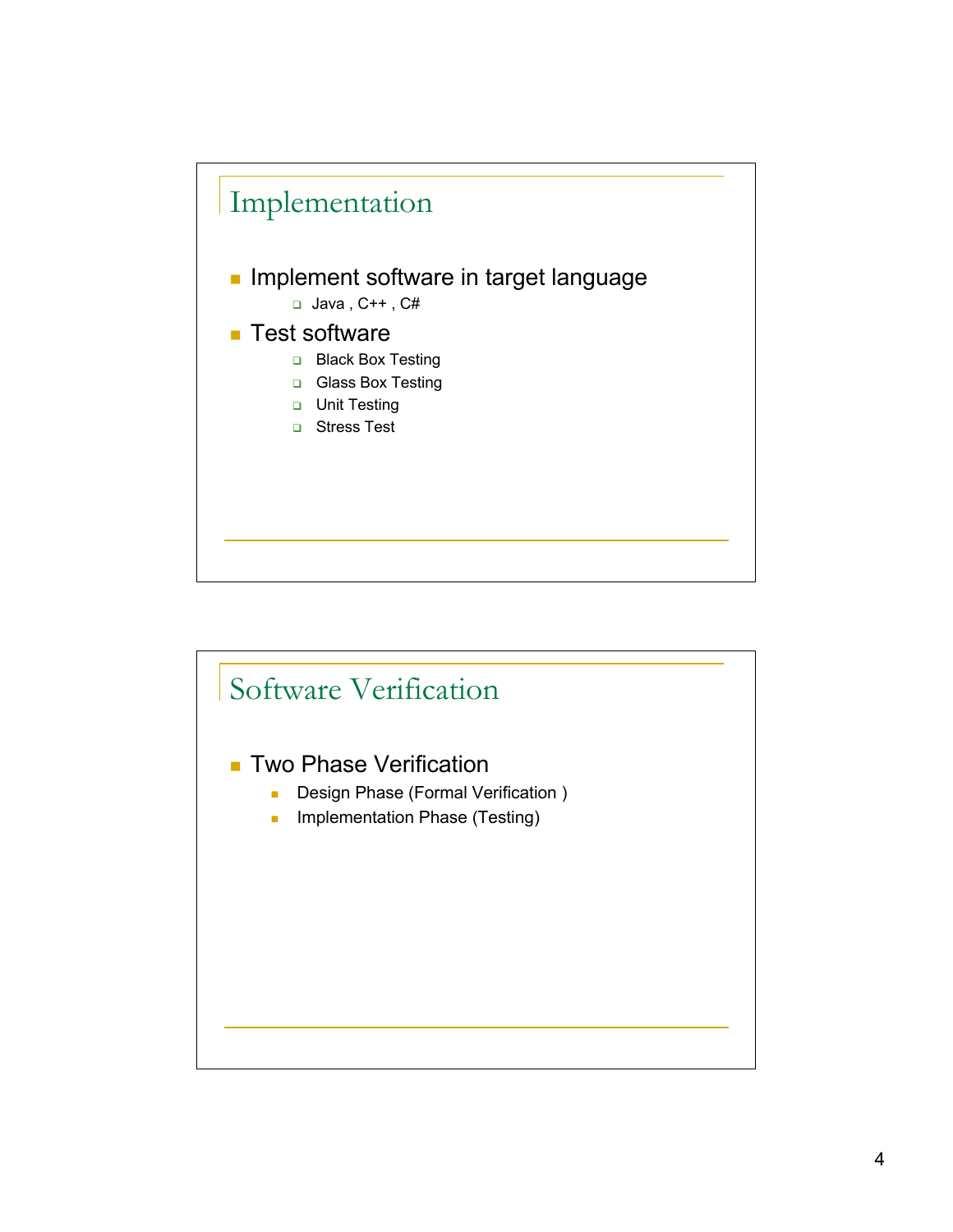

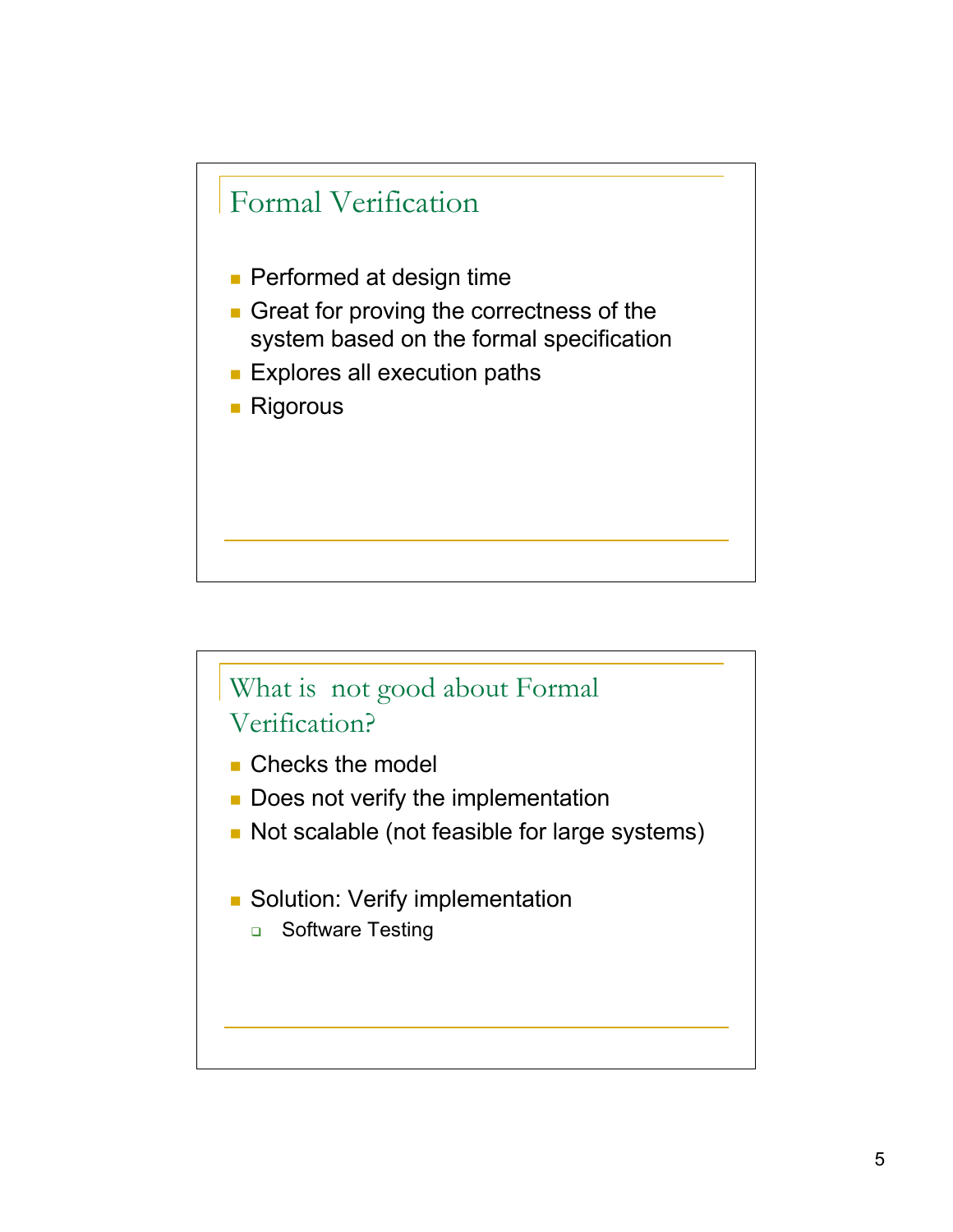

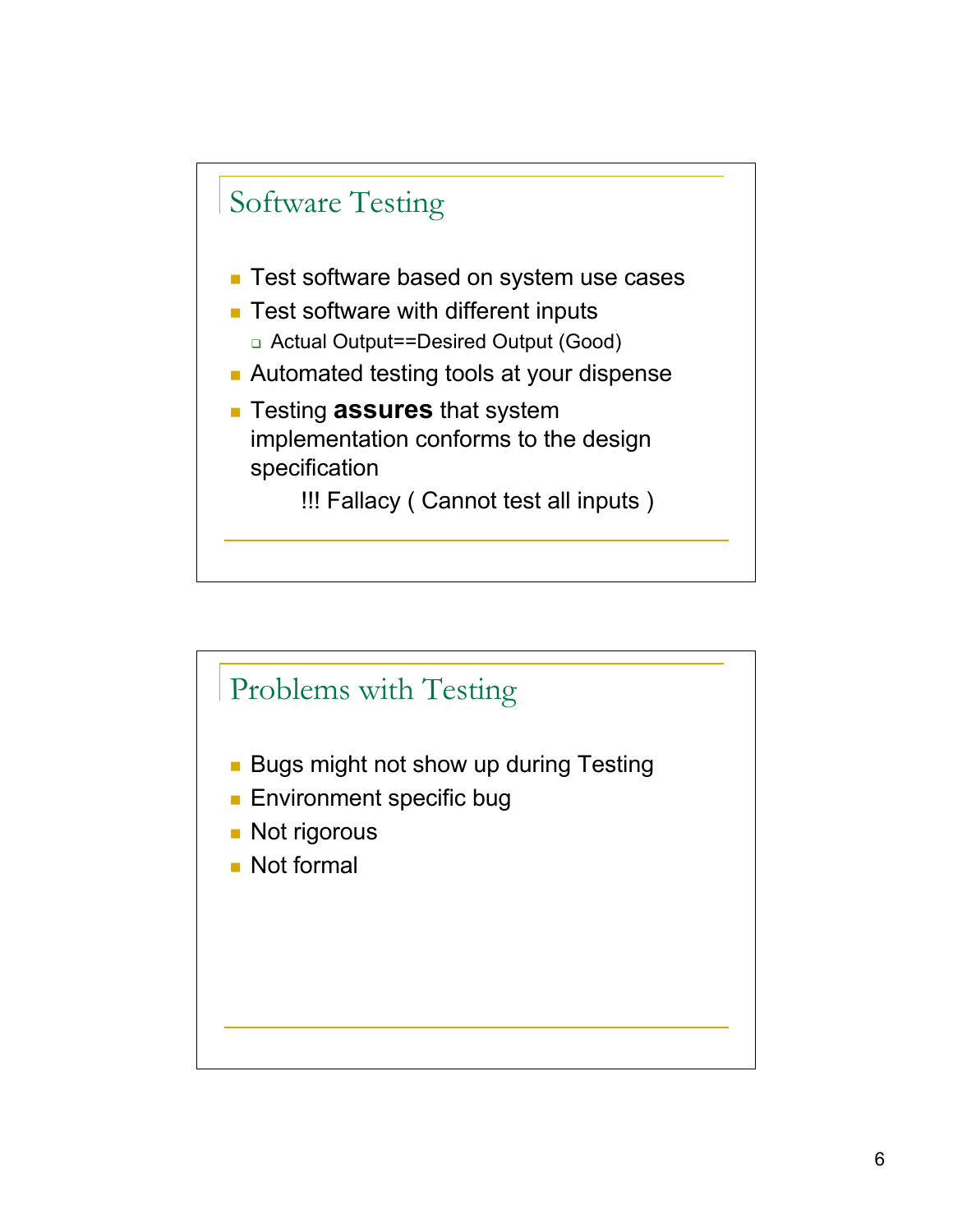

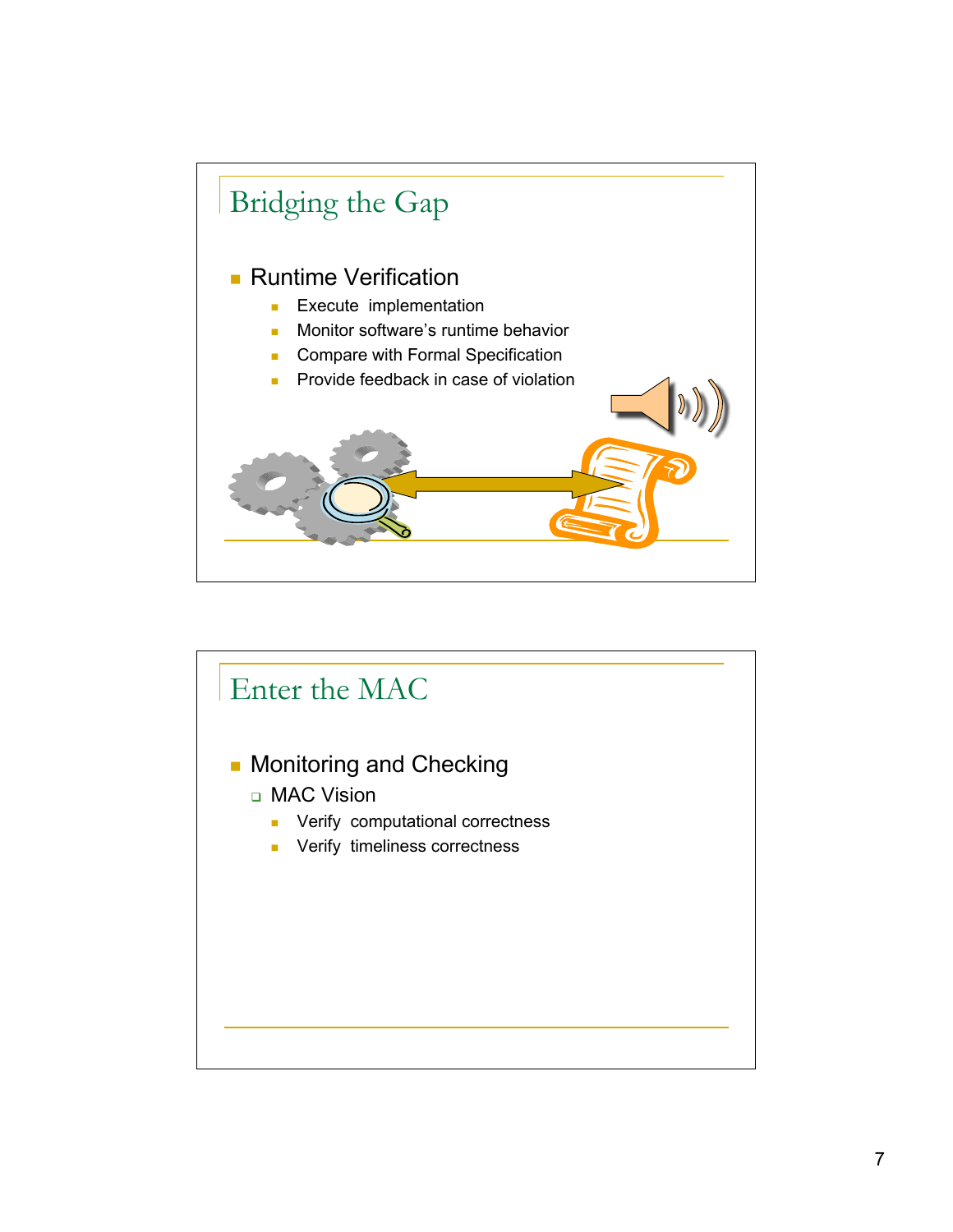

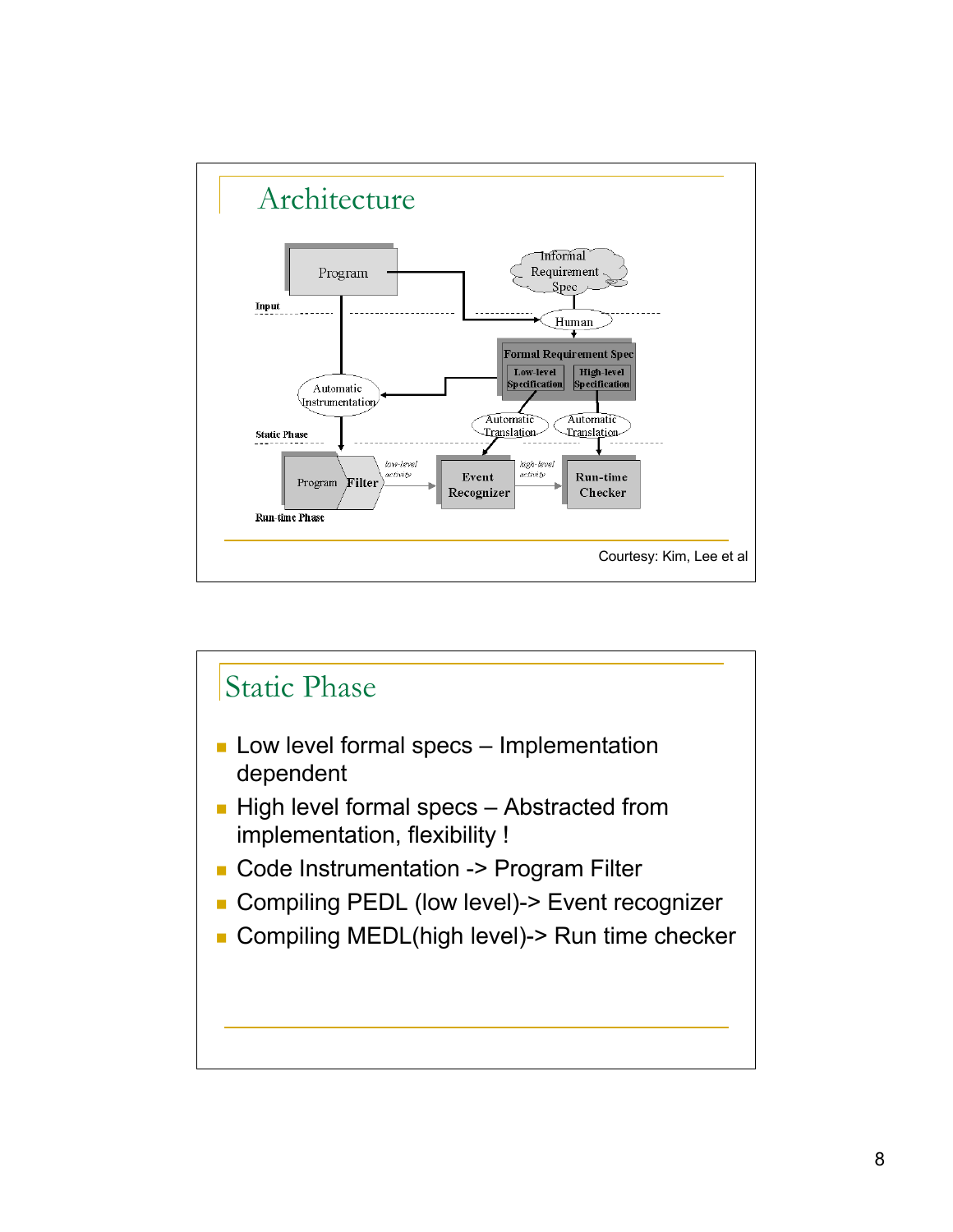

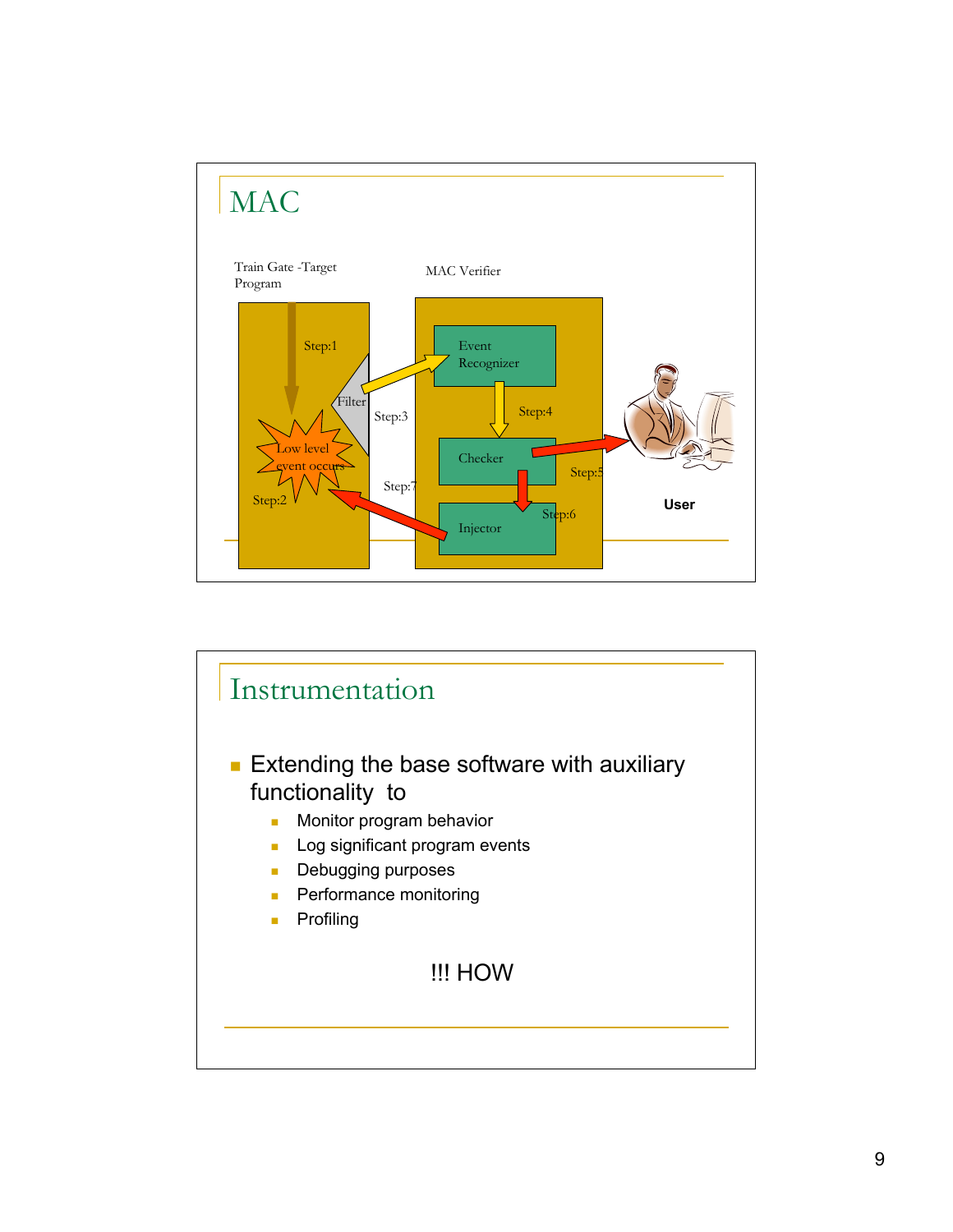

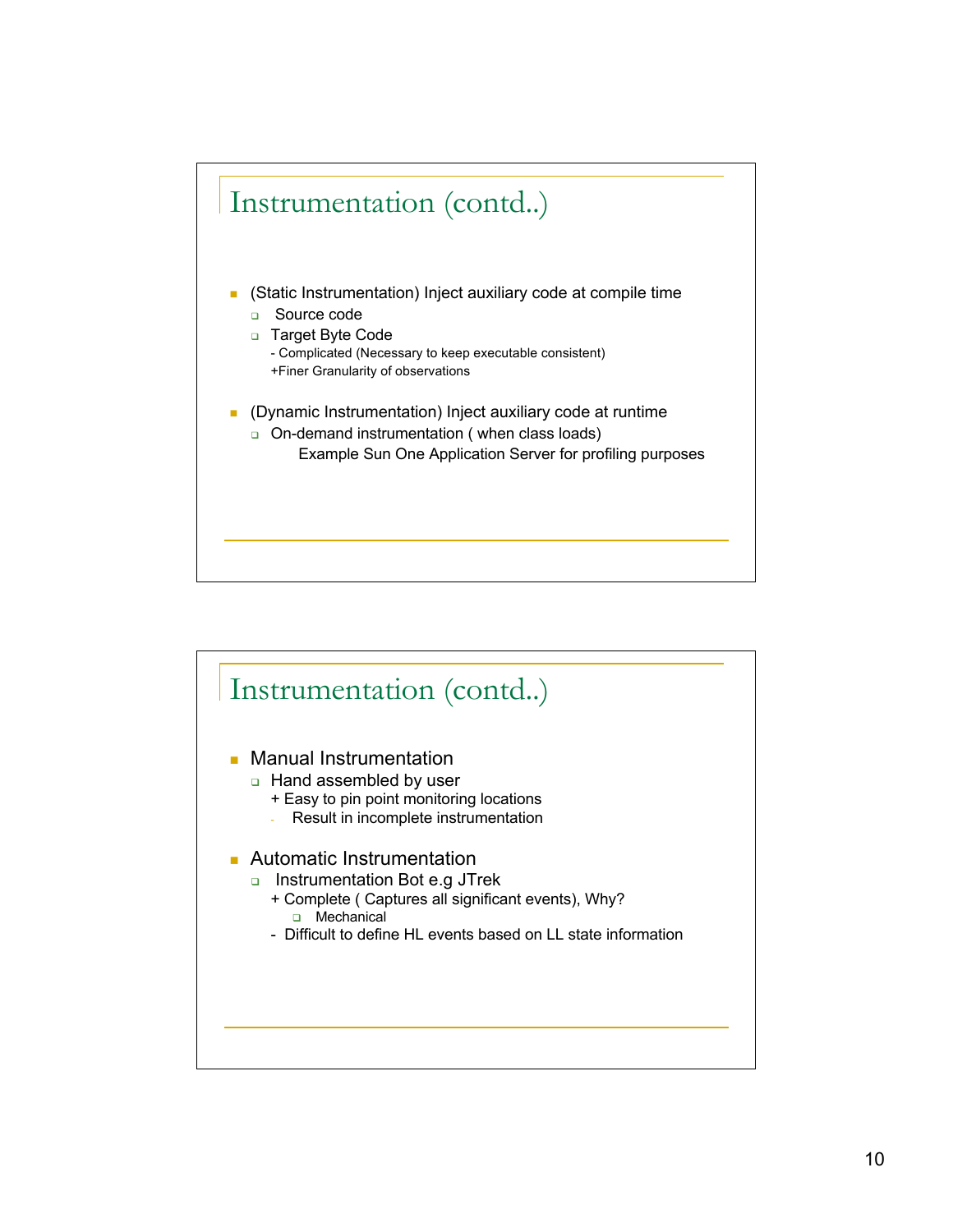

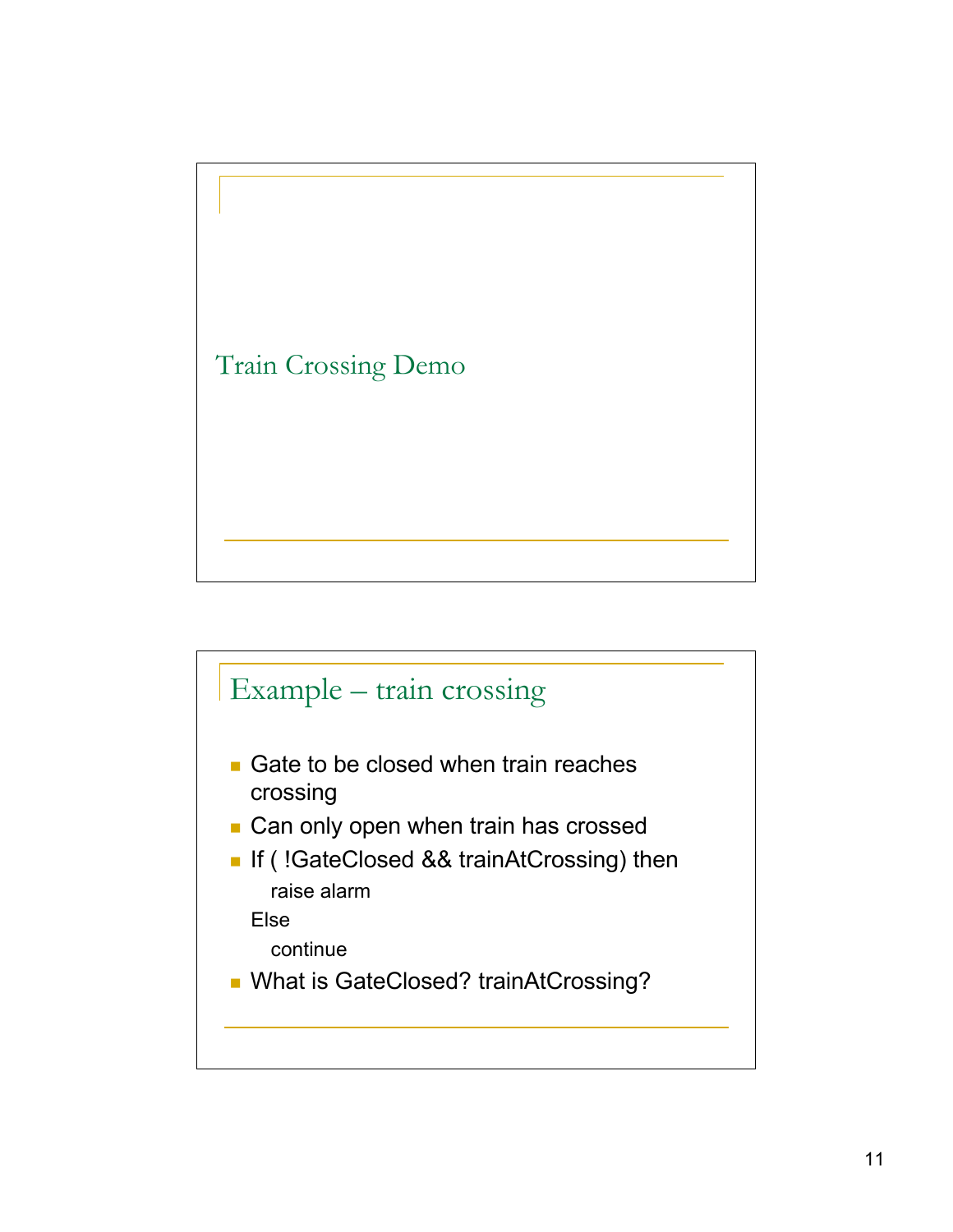

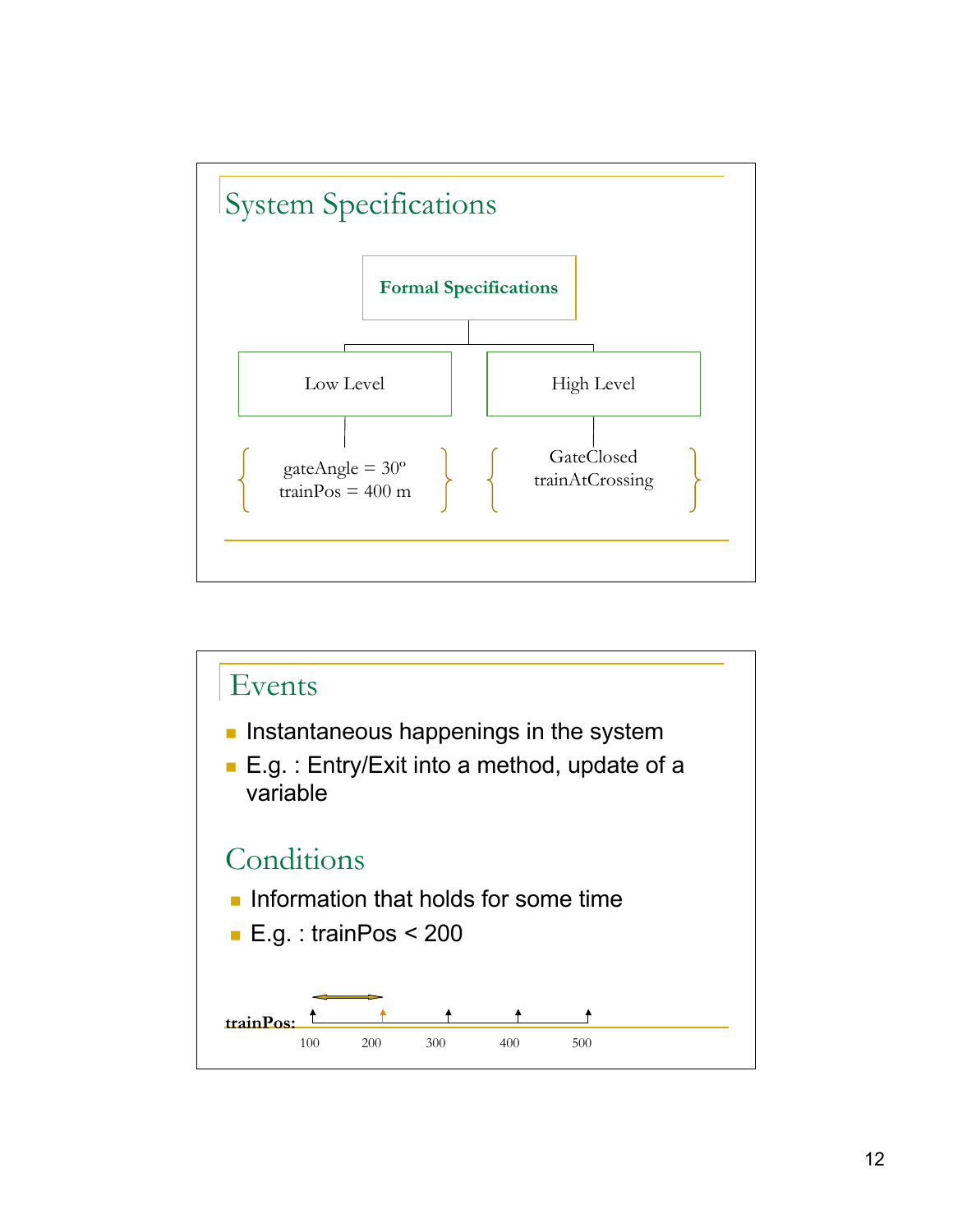

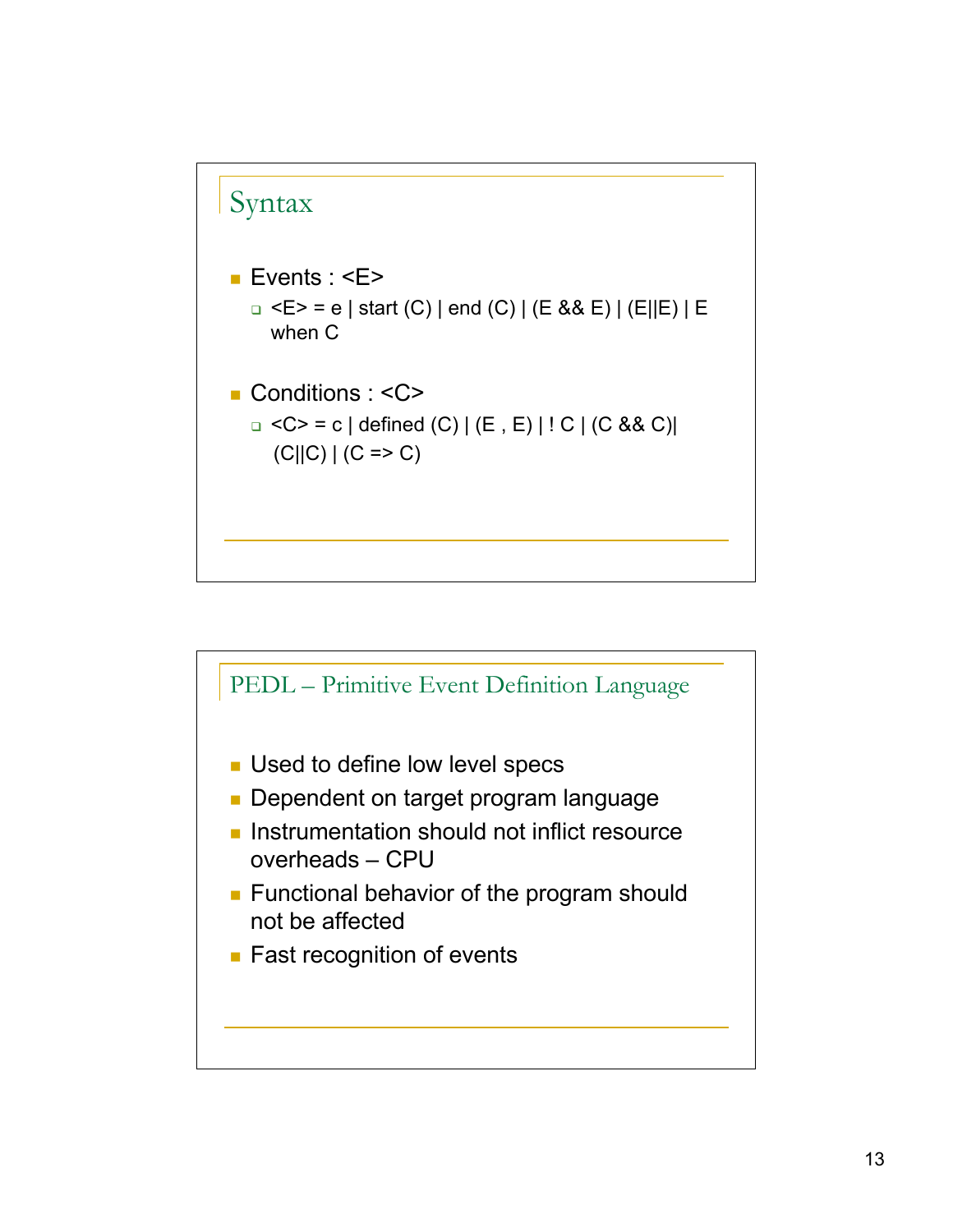

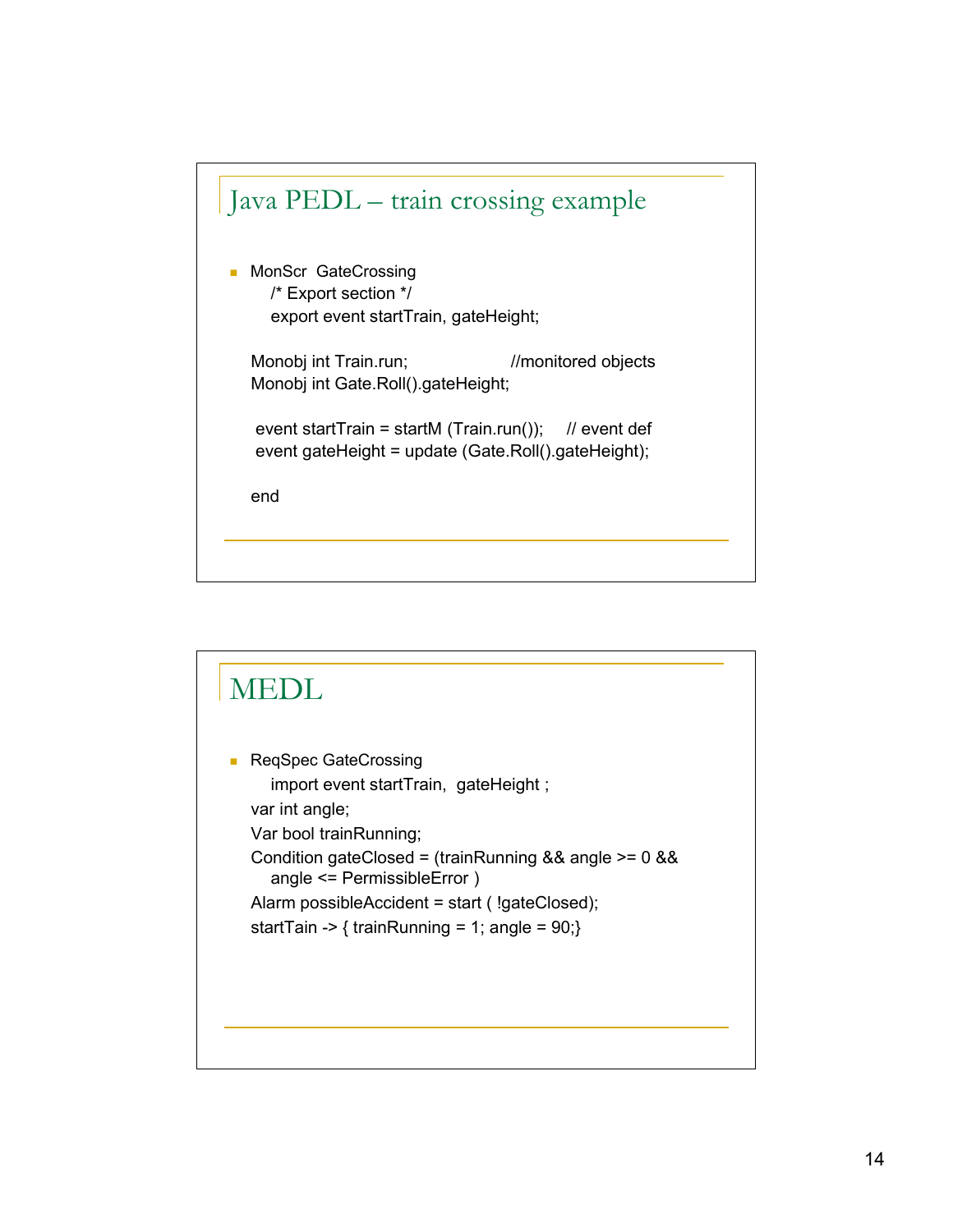

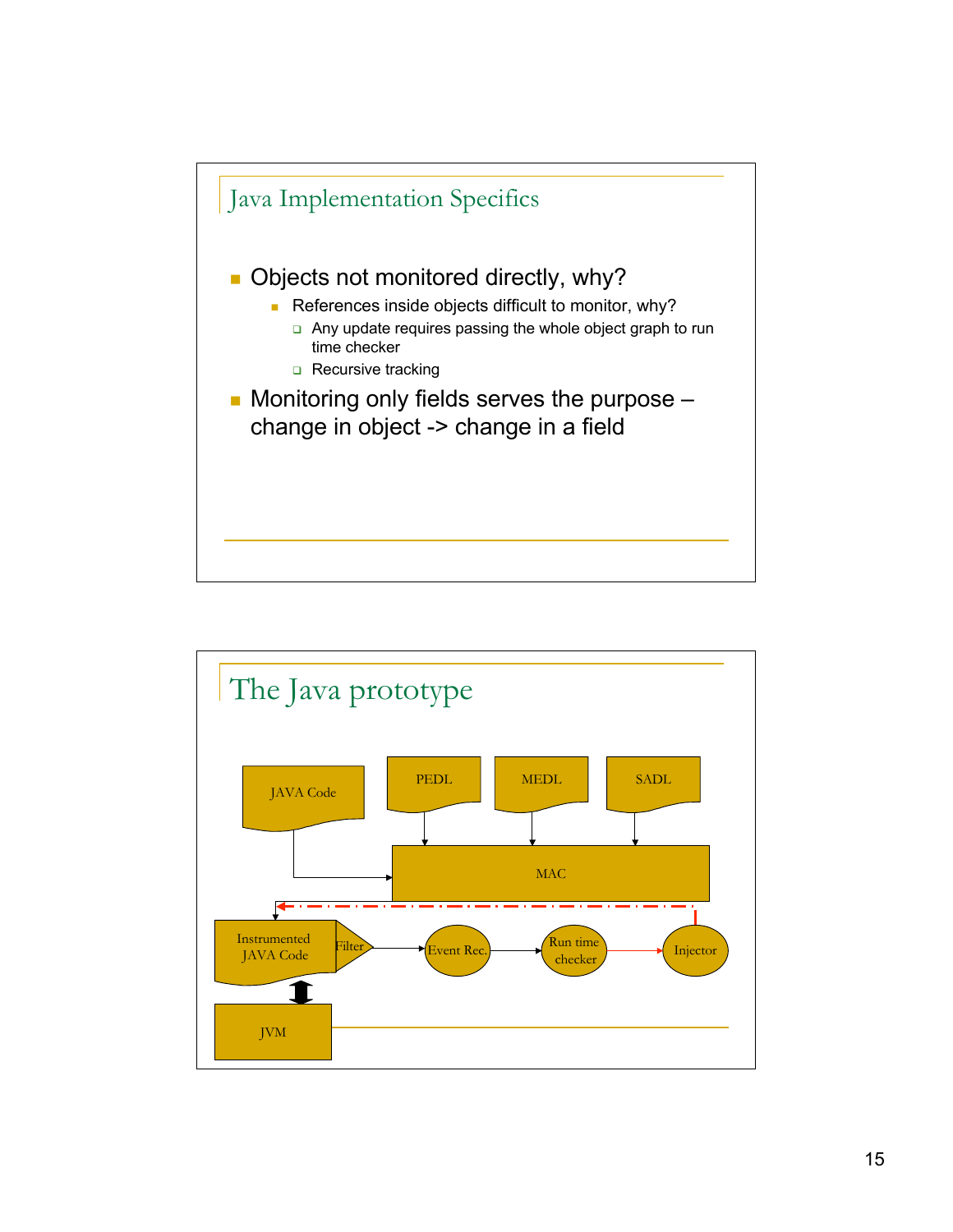

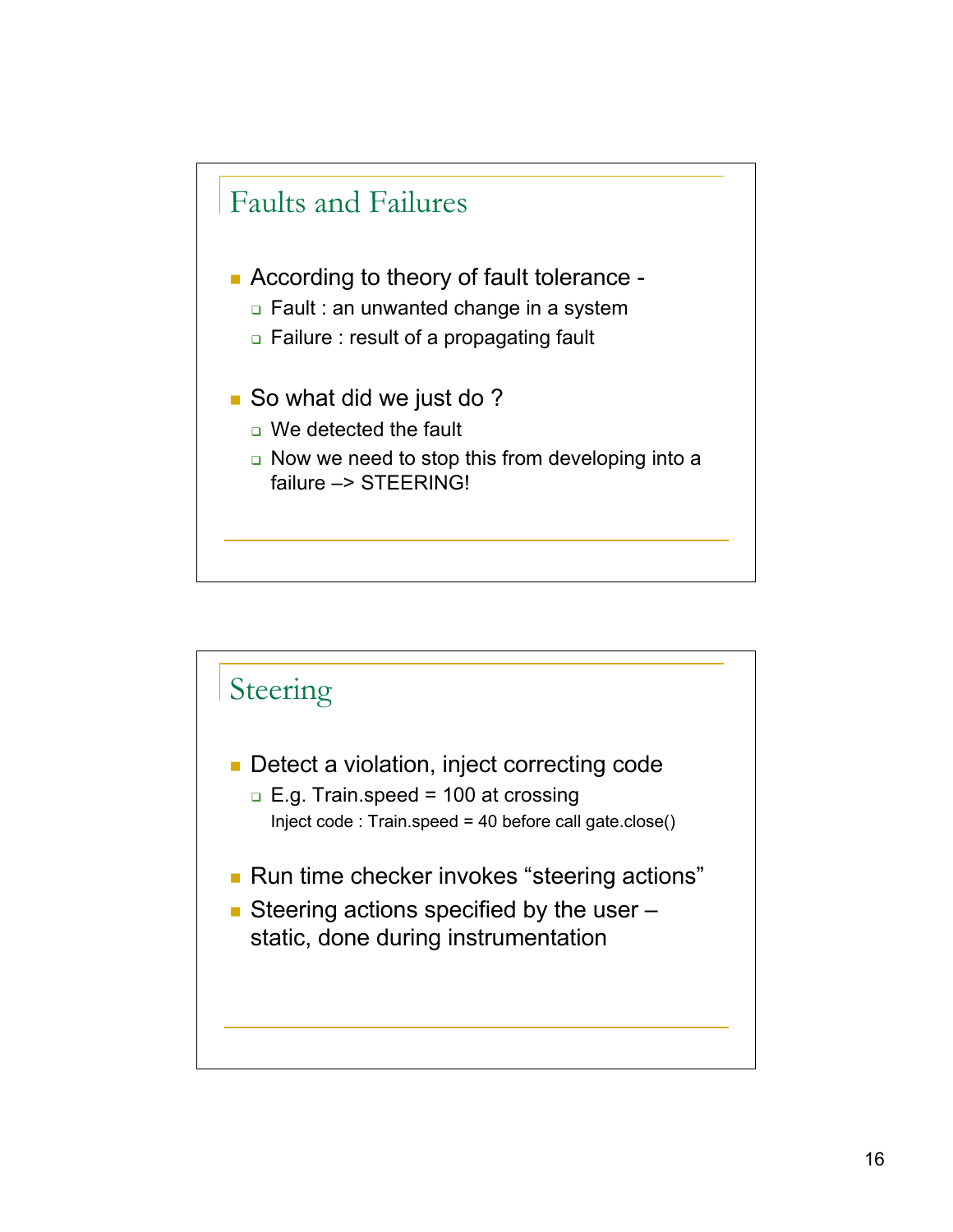

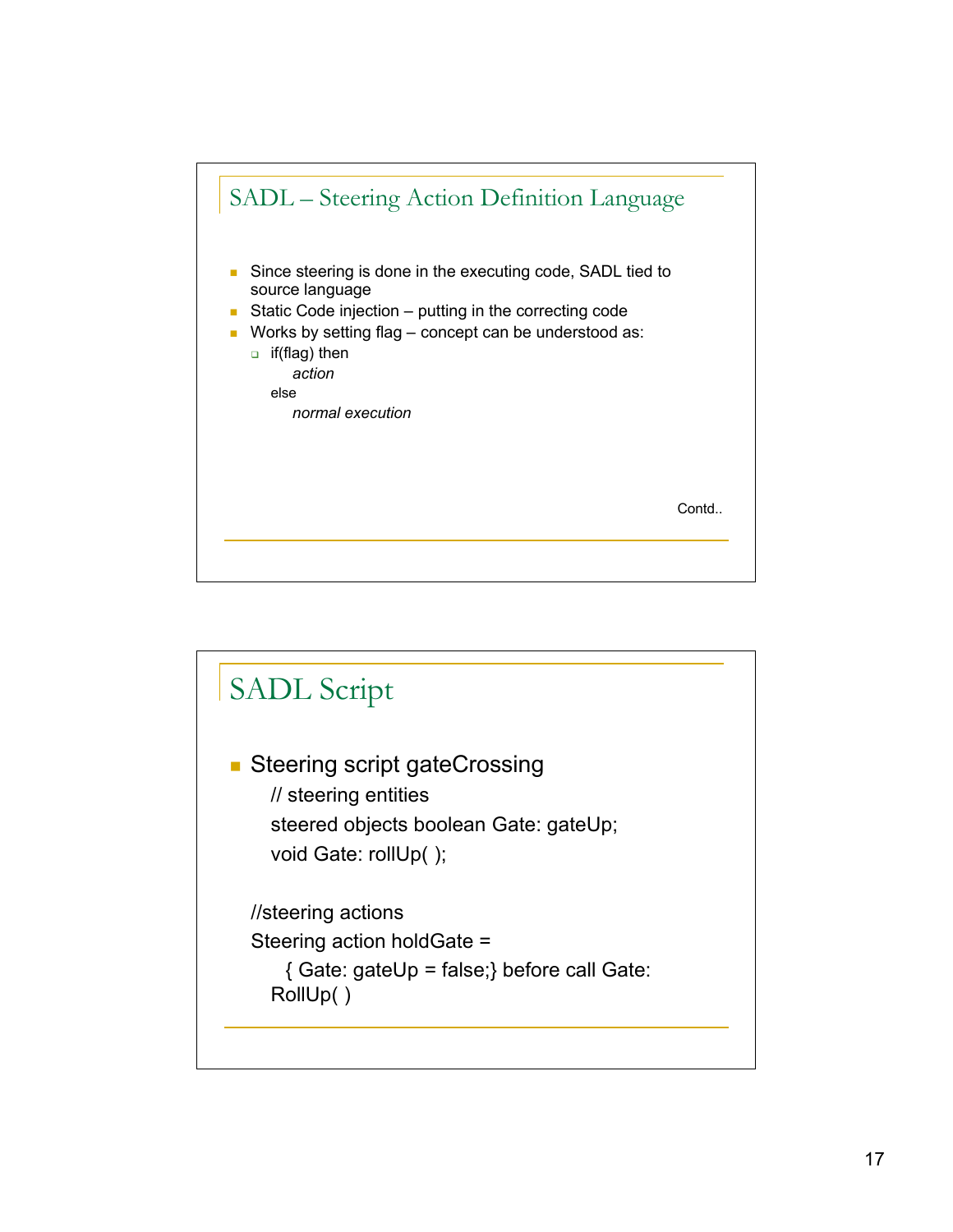



- 1. Long code, more to-be-monitored vars, more SADL, overhead on program memoryembedded devices?
- 2. Side effects like heap, GC and other run time system dependent features
- 3. If fault and failure time difference not much
- 4. What if all fields are references to objects?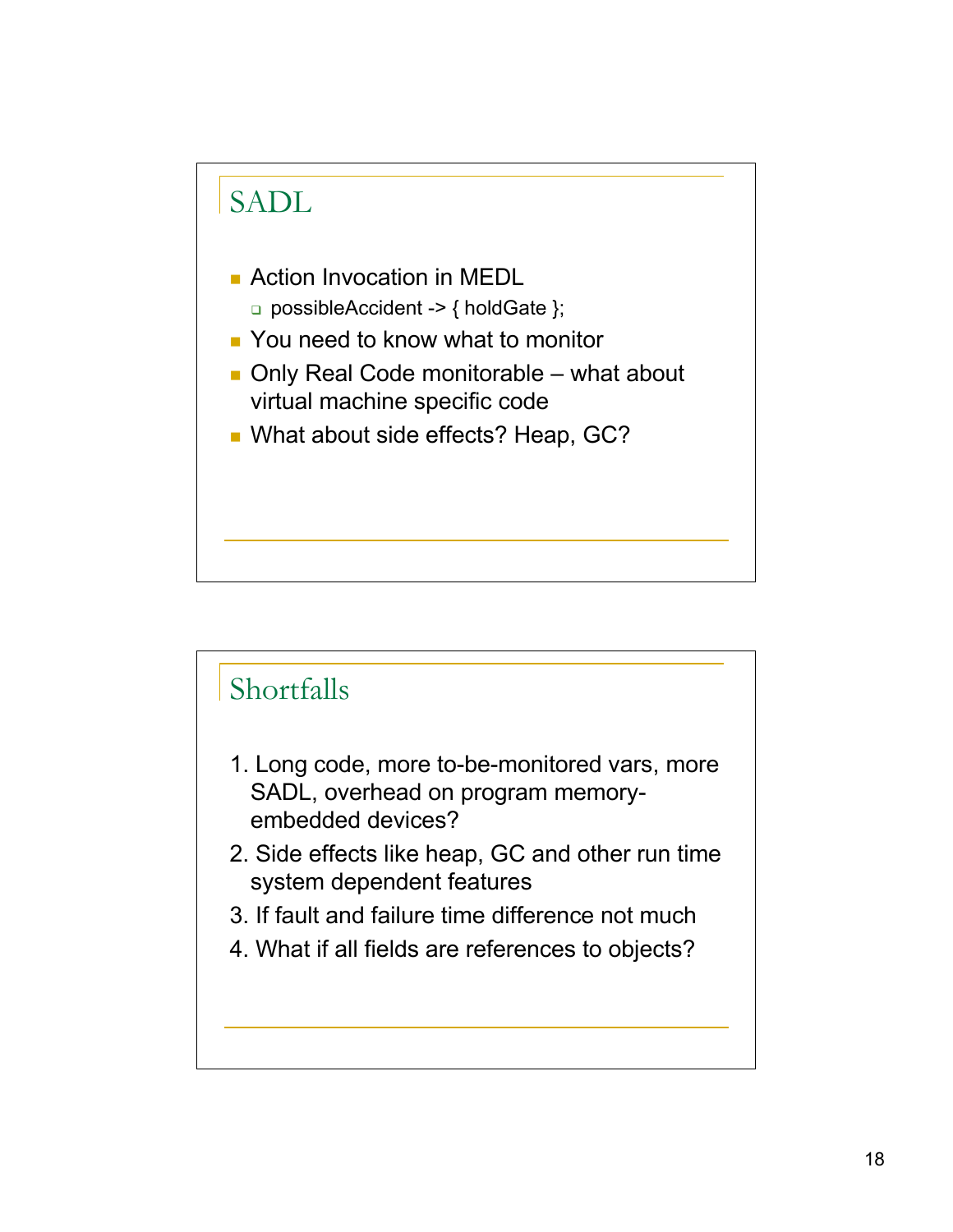

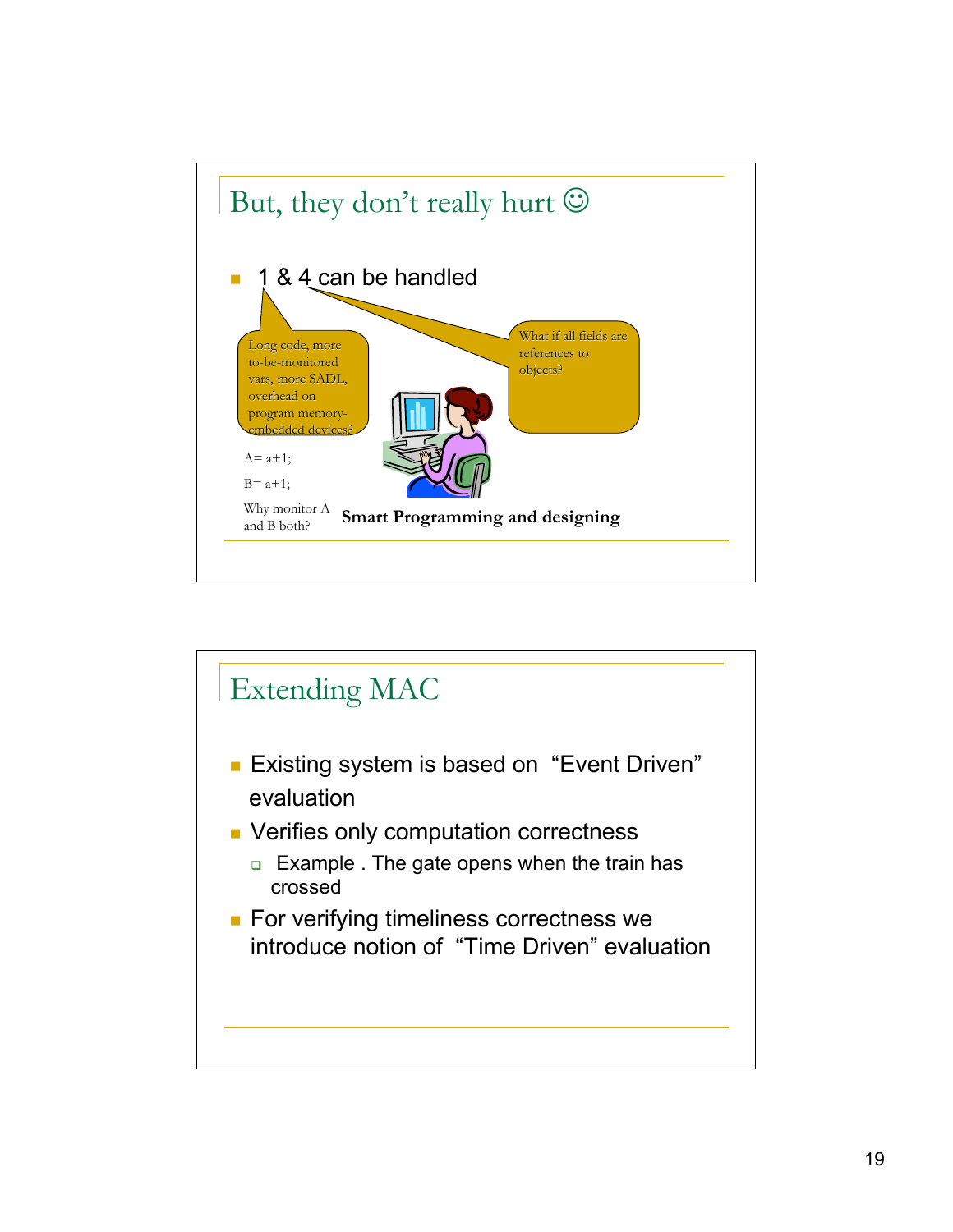

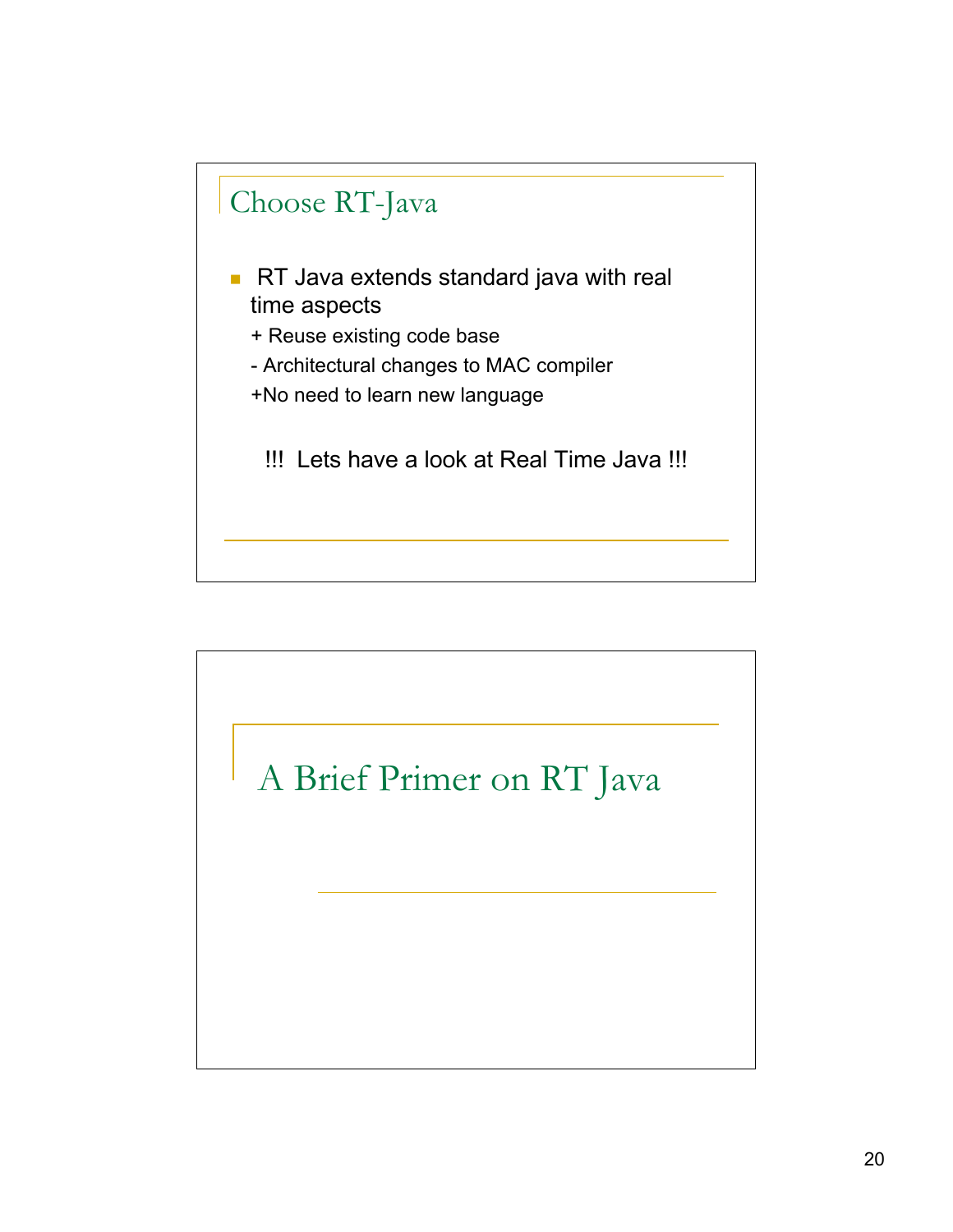

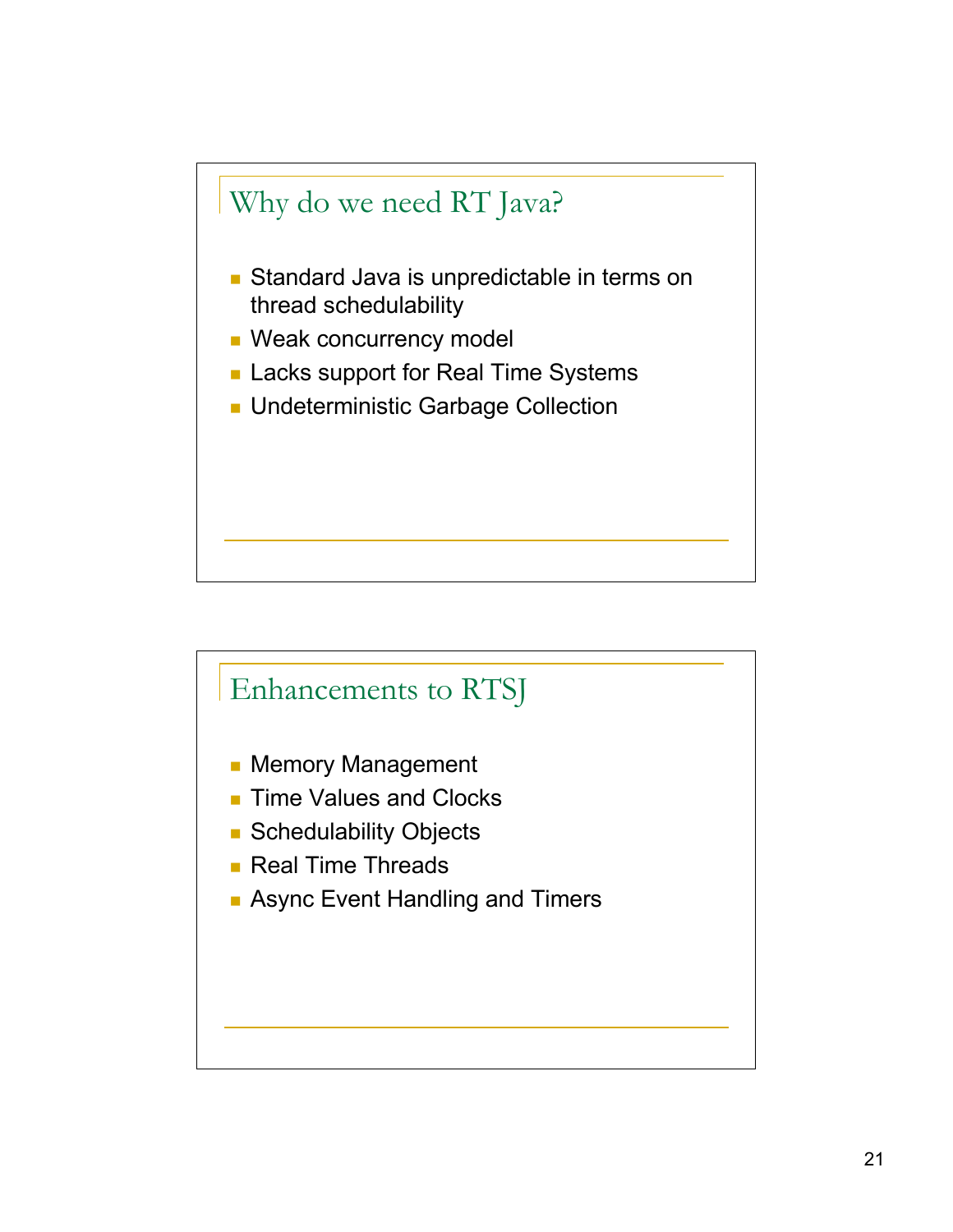

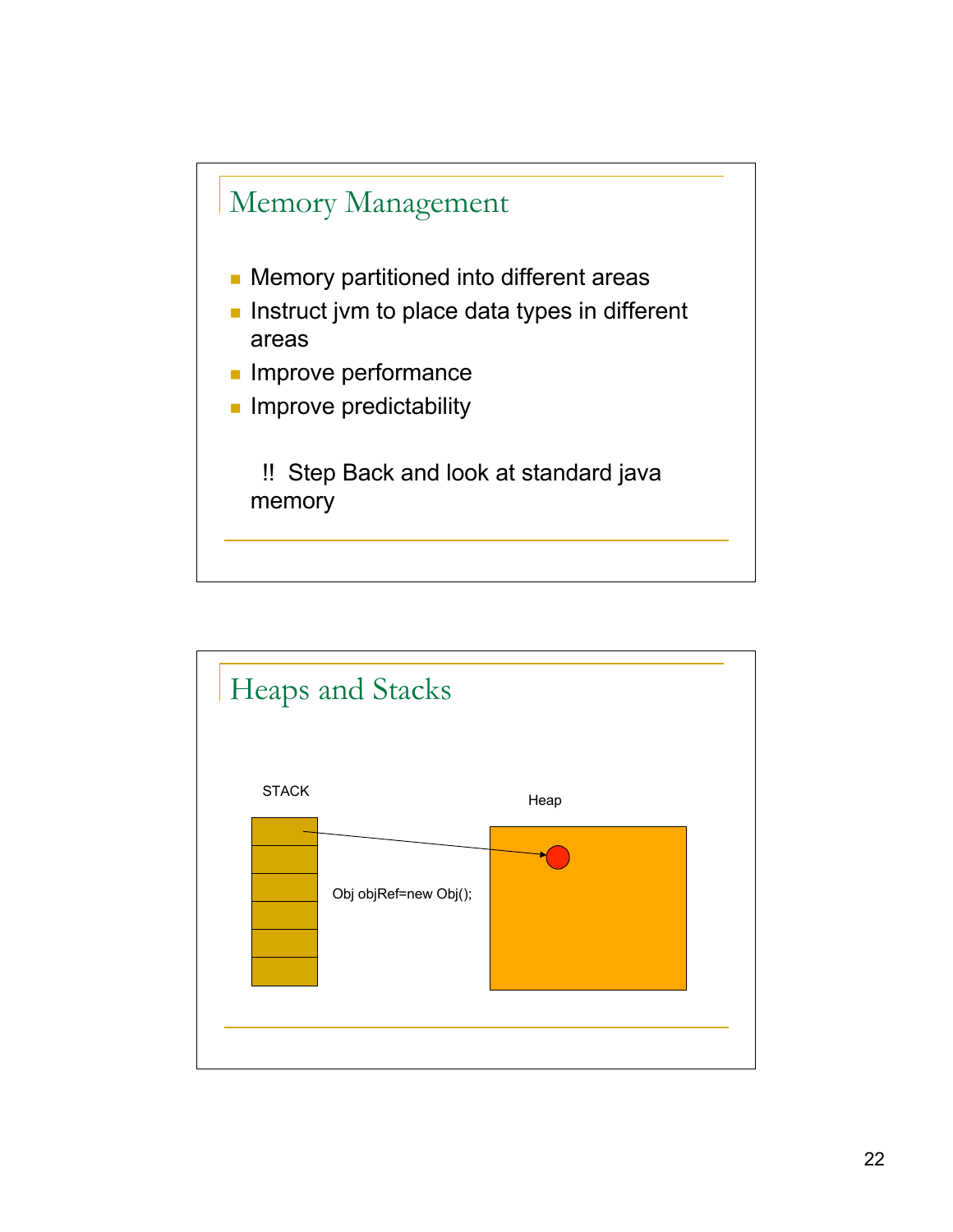

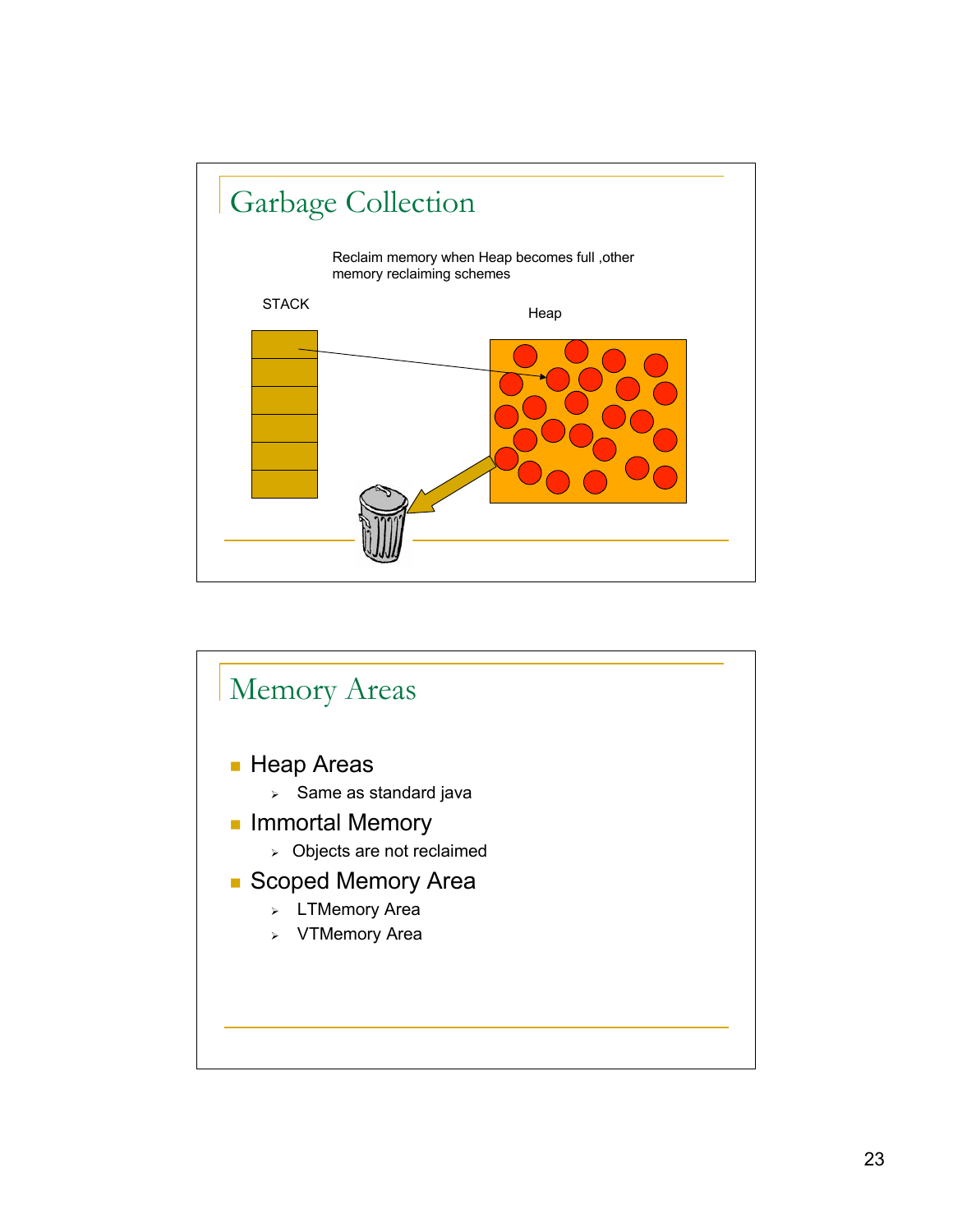

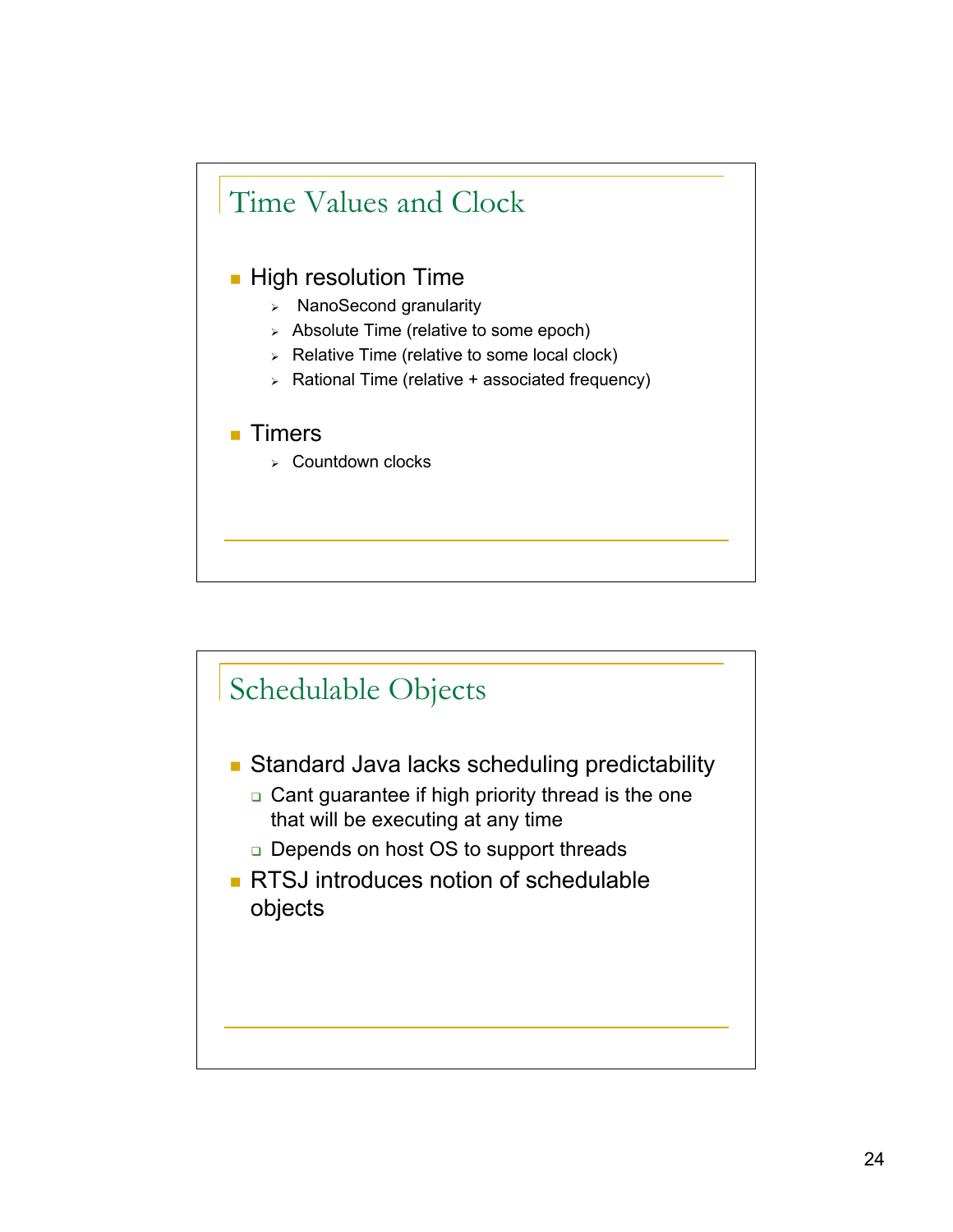

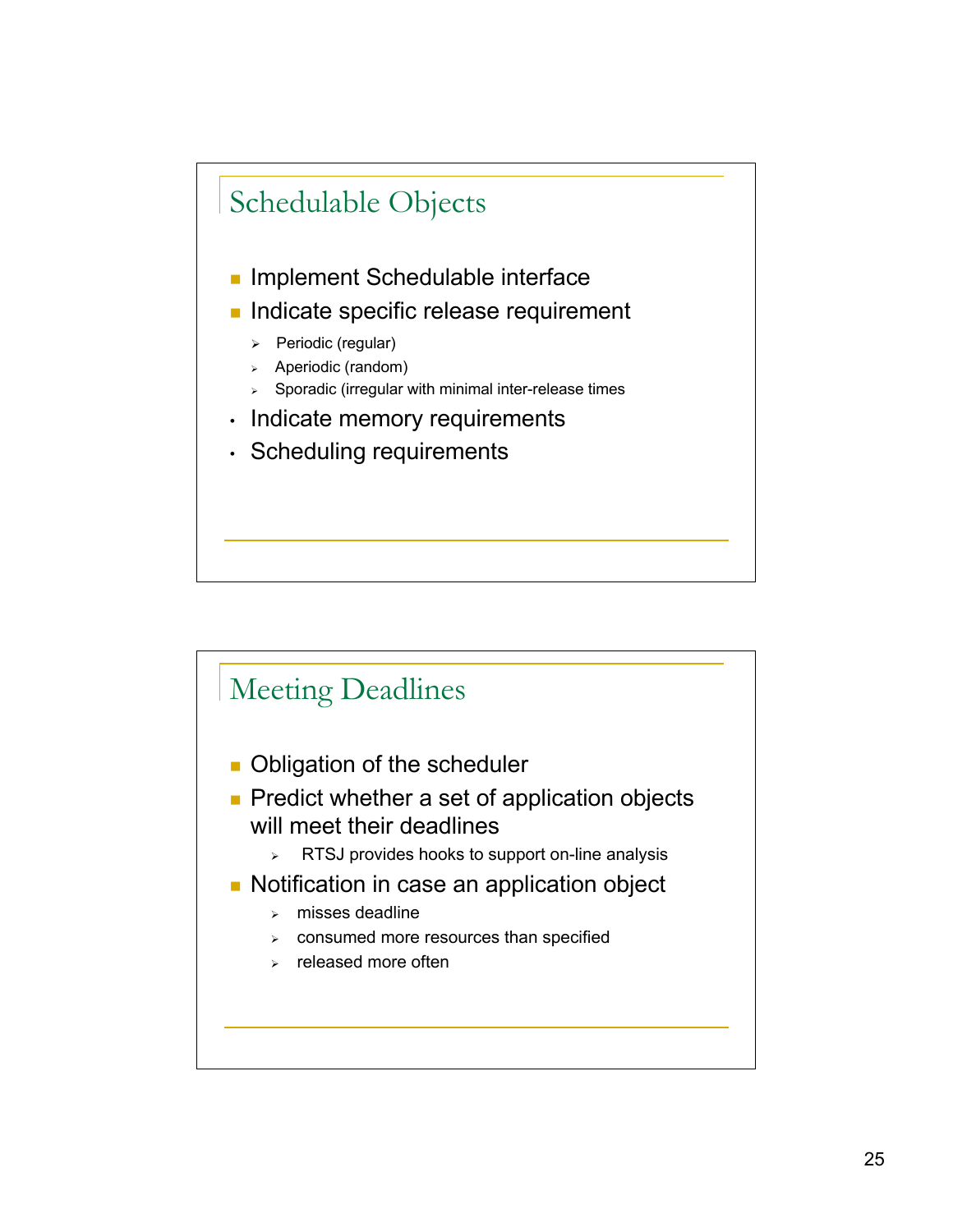## Real Time Threads

- $\blacksquare$  Is a schedulable object
- **Extends the standard Java Thread**
- Uses
	- **Release Parameters**
	- > Memory Parameters
	- $\triangleright$  Scheduling Parameters
- NoHeapRealTimeThread <extends>> RT Thread Does not create or reference objects on the heap Execution independent of garbage collector

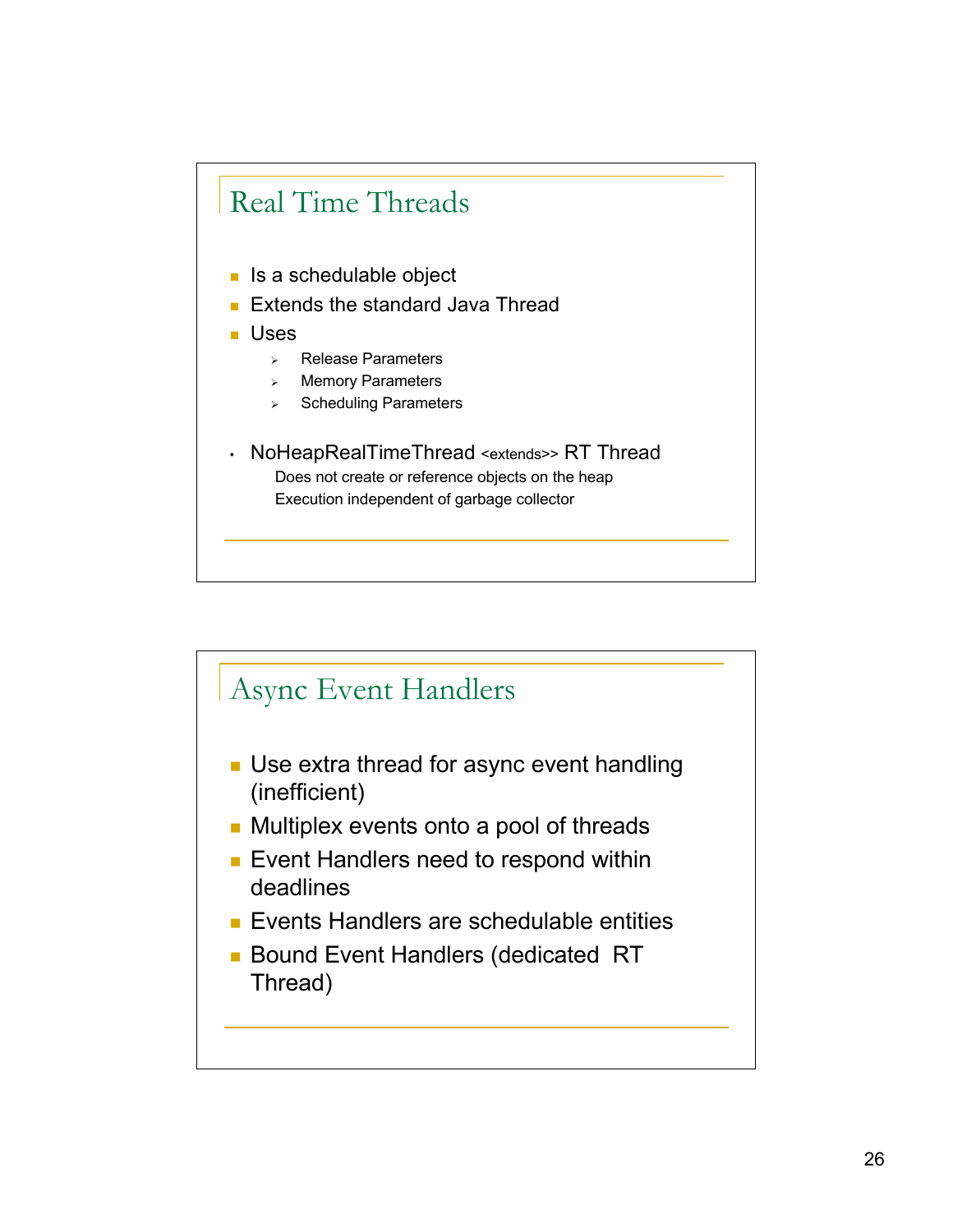

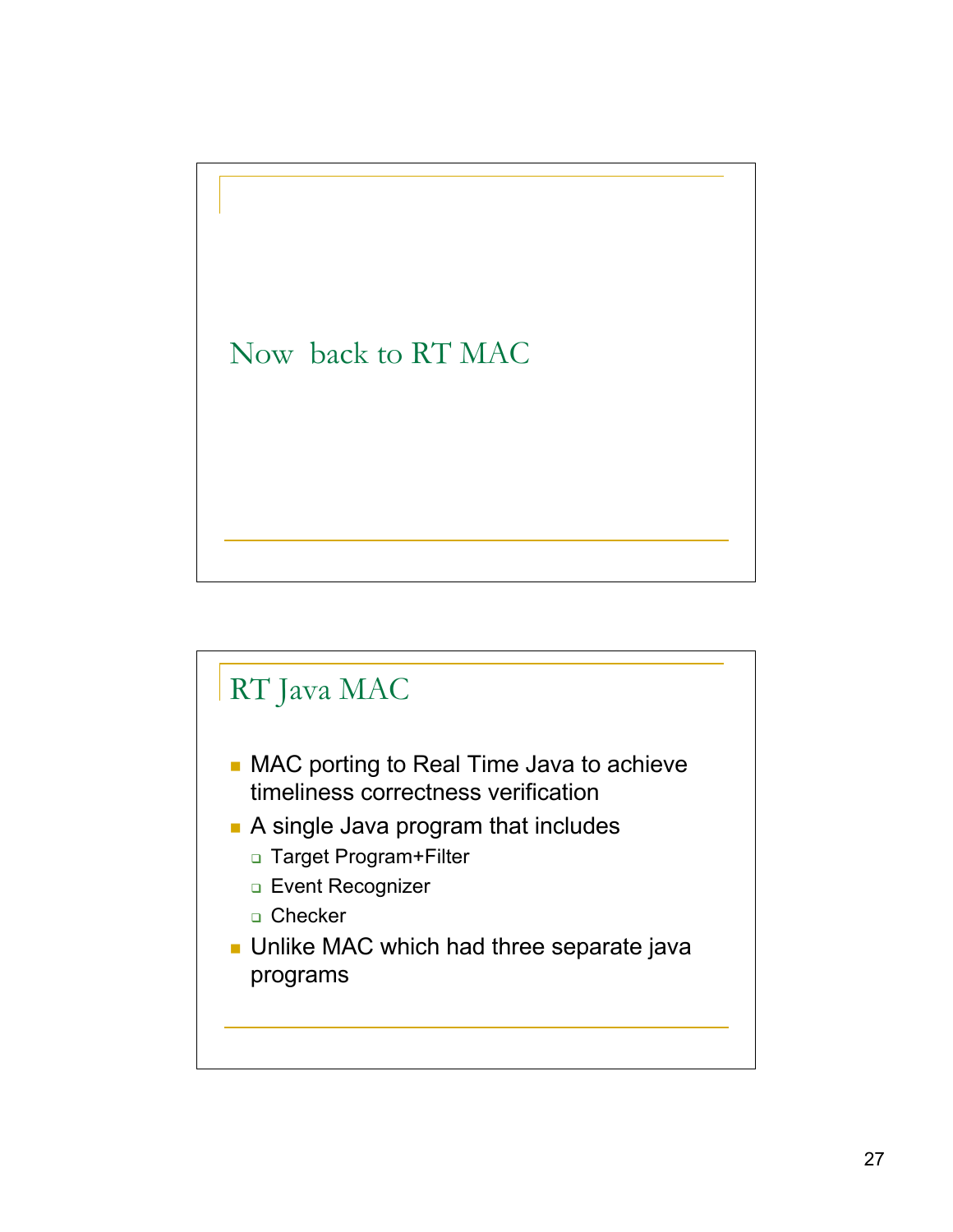

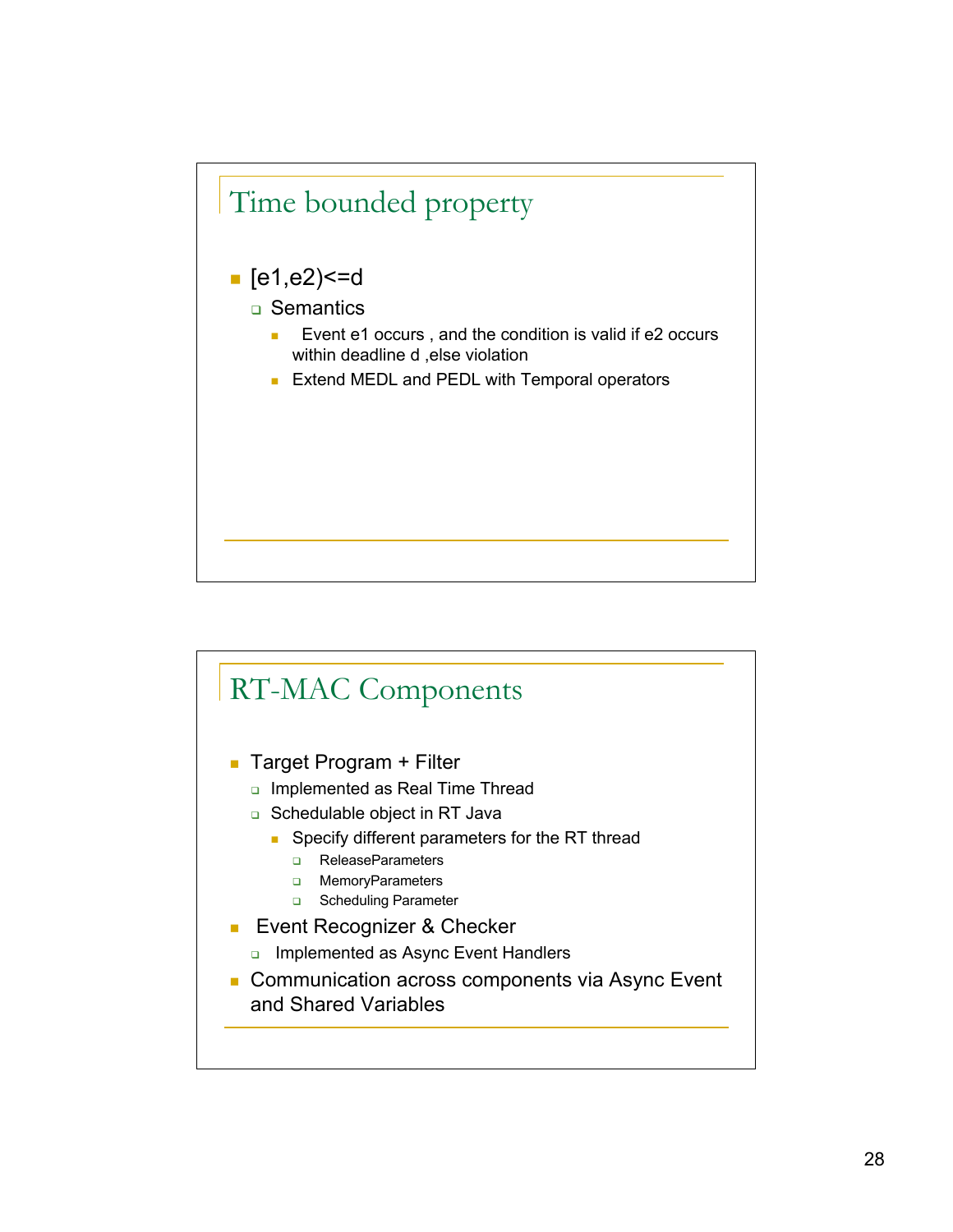

- Target Program+Filter
	- **Instrumentation code fires a lowLevelAsync Event**
	- □ Async Event handled by Event Recognizer
- **Event Recognizer** 
	- □ Transform low level information into events and conditions
	- **Example 2** Fires abstractAsyncEvent which is handled by Checker (AsyncEventHandler)
- Checker
	- **Evaluates events and conditions to determine** computational and timeliness correctness

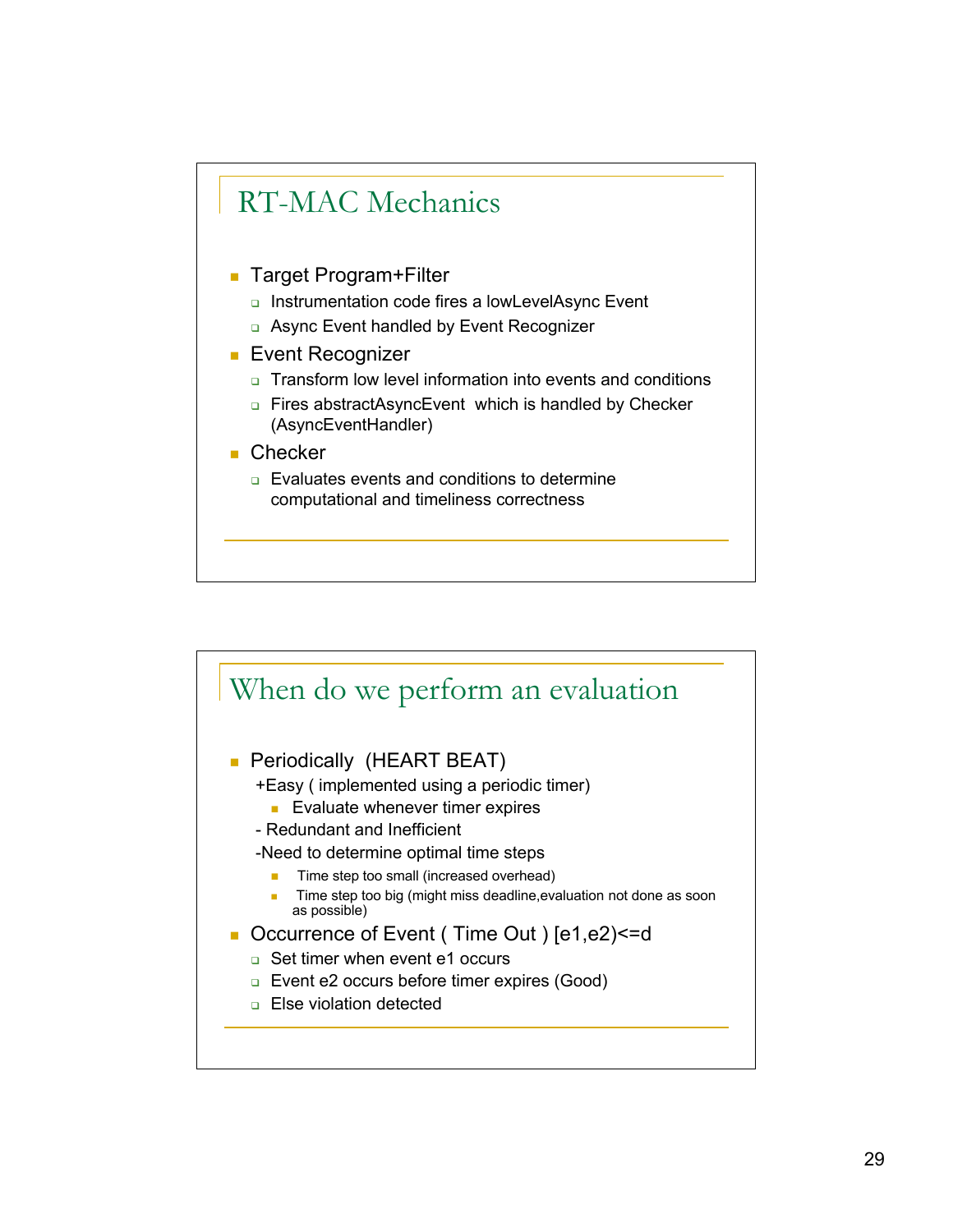